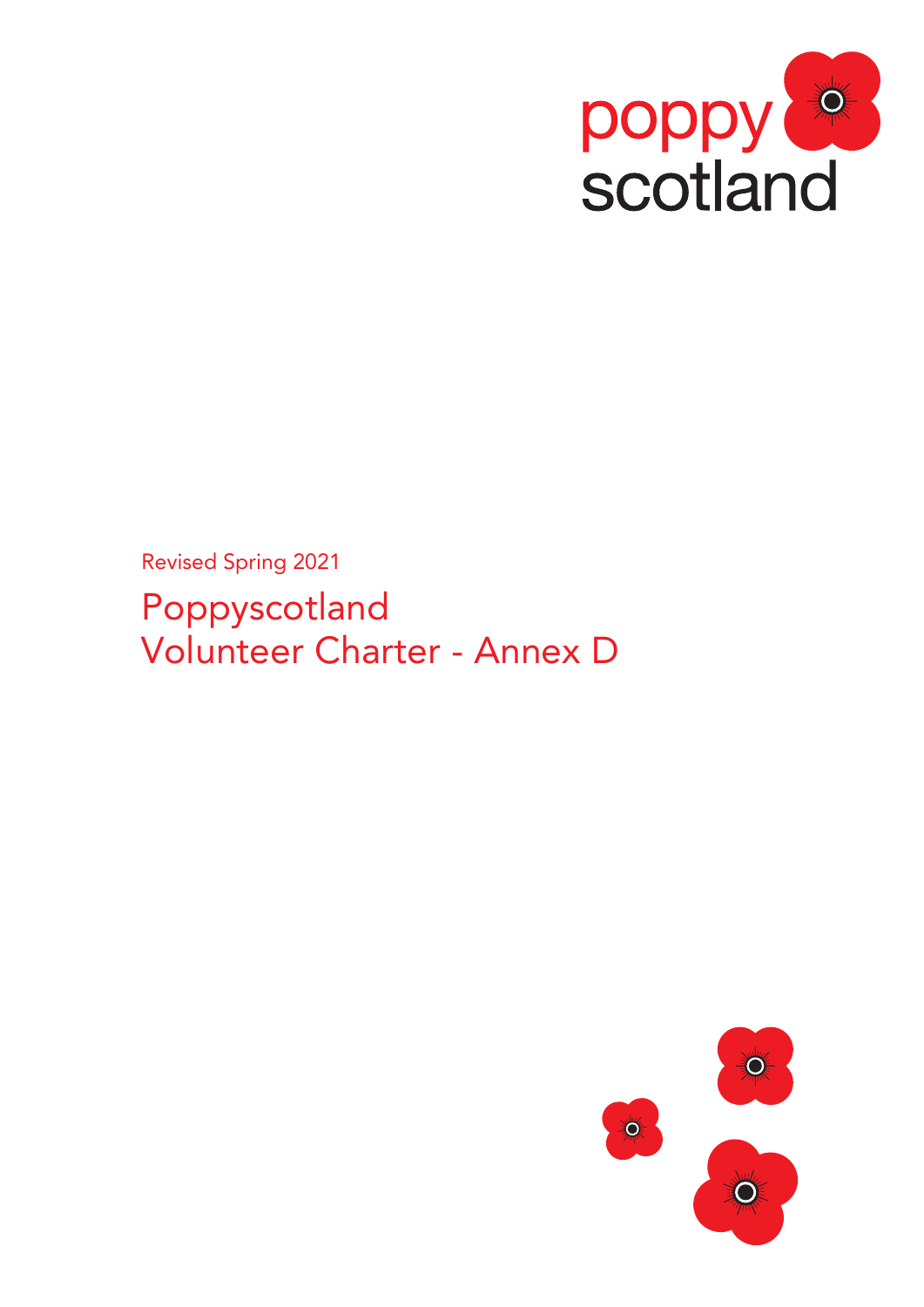## **Poppyscotland accident report form**

For assistance with completing this form please see the health and safety policy in the Poppyscotland Volunteer Charter.

| Personal details of person(s) involved in the<br>accident | Name:<br>Address:<br>Telephone:<br>Sex:<br>Age:                                 |  |
|-----------------------------------------------------------|---------------------------------------------------------------------------------|--|
| <b>About the accident</b>                                 | Date it took place:<br>Time it took place:<br>Where it took place:              |  |
| About the accident - further details                      | What were you doing when<br>accident occurred?                                  |  |
| About the accident - further details                      | What happened?                                                                  |  |
| About the accident - further details                      | Details of any injury/loss:                                                     |  |
| <b>Statement</b>                                          | I certify that the statements<br>made above correctly<br>describe the accident. |  |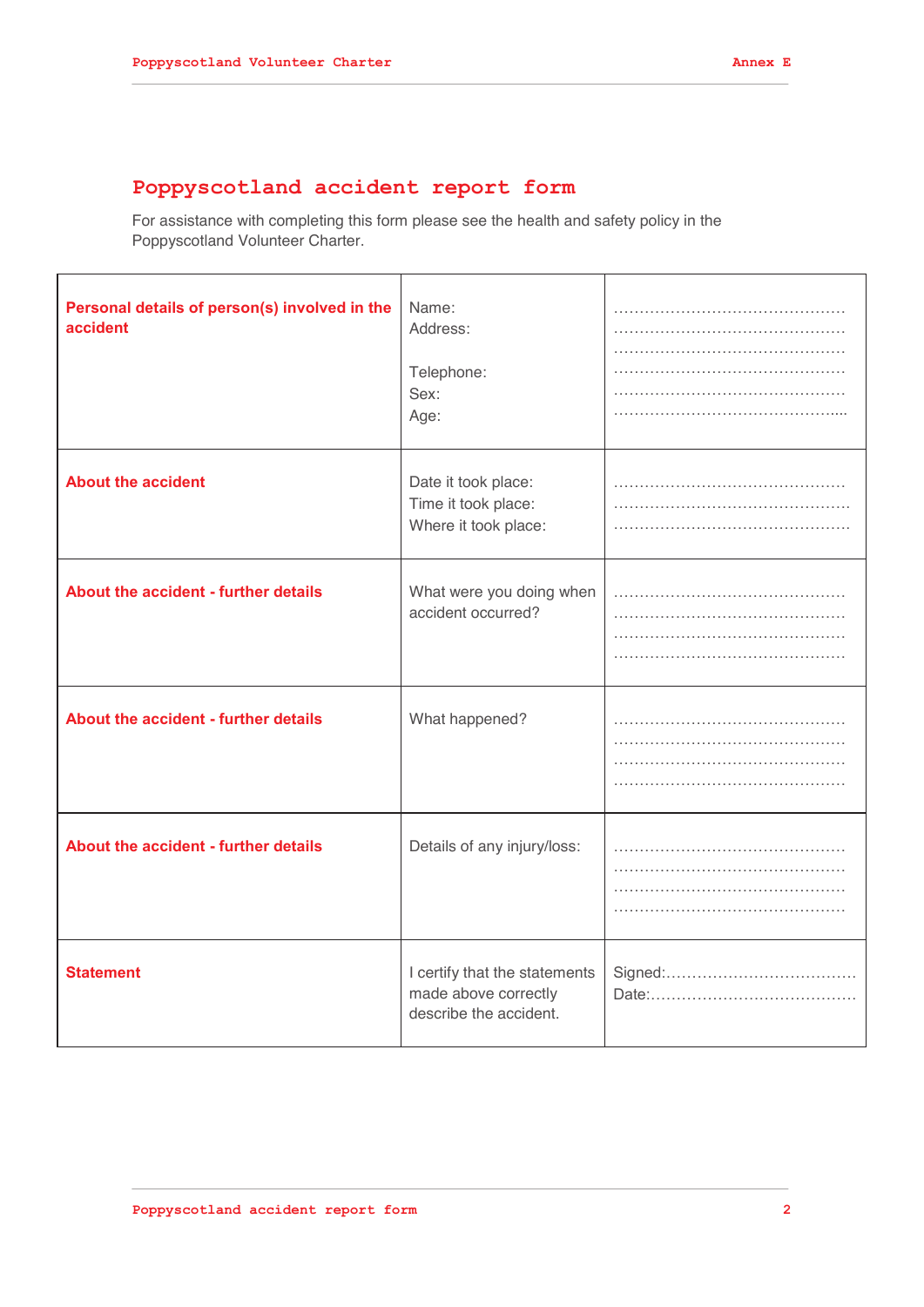$\overline{1}$ 

| Personal details of any witnesses (please<br>attach separate sheet if more than one<br>witness) | Name:<br>Address:<br>Telephone:                                                                                                        |                                  |
|-------------------------------------------------------------------------------------------------|----------------------------------------------------------------------------------------------------------------------------------------|----------------------------------|
| Written statement of witness (please attach<br>separate sheet if necessary)                     |                                                                                                                                        |                                  |
| <b>Details of volunteer organiser</b>                                                           | Do you verify that the<br>events described here<br>occurred to the best of<br>your knowledge?                                          | Yes $\square$<br>No <sub>1</sub> |
| <b>Statement</b>                                                                                | I verify the statements<br>made.                                                                                                       | Name:<br>Signed:<br>Date:        |
| This report should be forwarded within 14<br>days of the date of the accident to:               | Volunteer Development Co-ordinator<br>Poppyscotland<br>Unit 15<br><b>Claremont Centre</b><br>15-39 Durham Street<br>Glasgow<br>G41 1BS |                                  |
| Date accident report form received                                                              | Date:                                                                                                                                  |                                  |